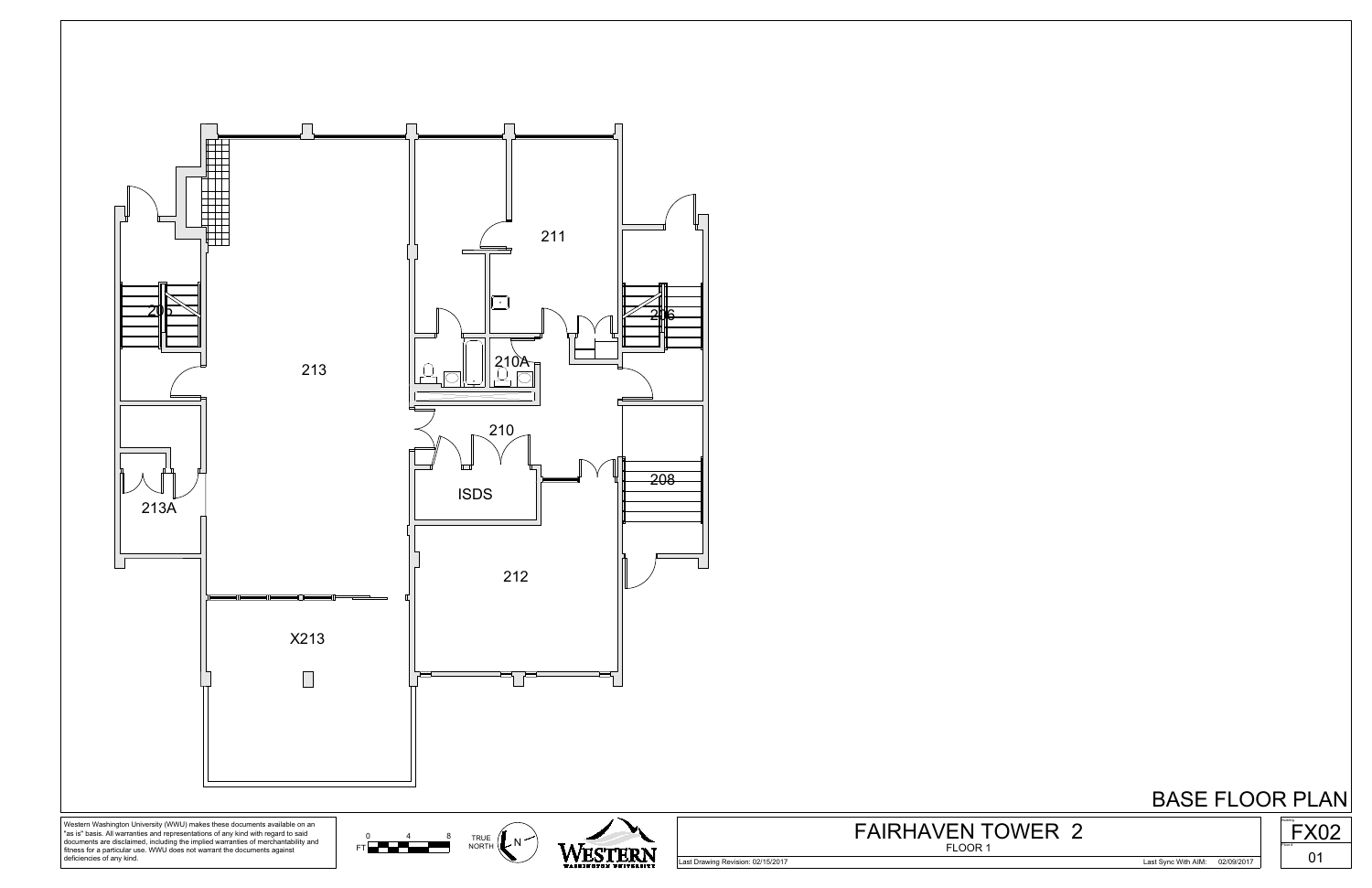





Western Washington University (WWU) makes these documents available on an "as is" basis. All warranties and representations of any kind with regard to said documents are disclaimed, including the implied warranties of merchantability and fitness for a particular use. WWU does not warrant the documents against deficiencies of any kind.

Last Drawing Revision: 02/15/2017 Last Sync With AIM: 02/09/2017



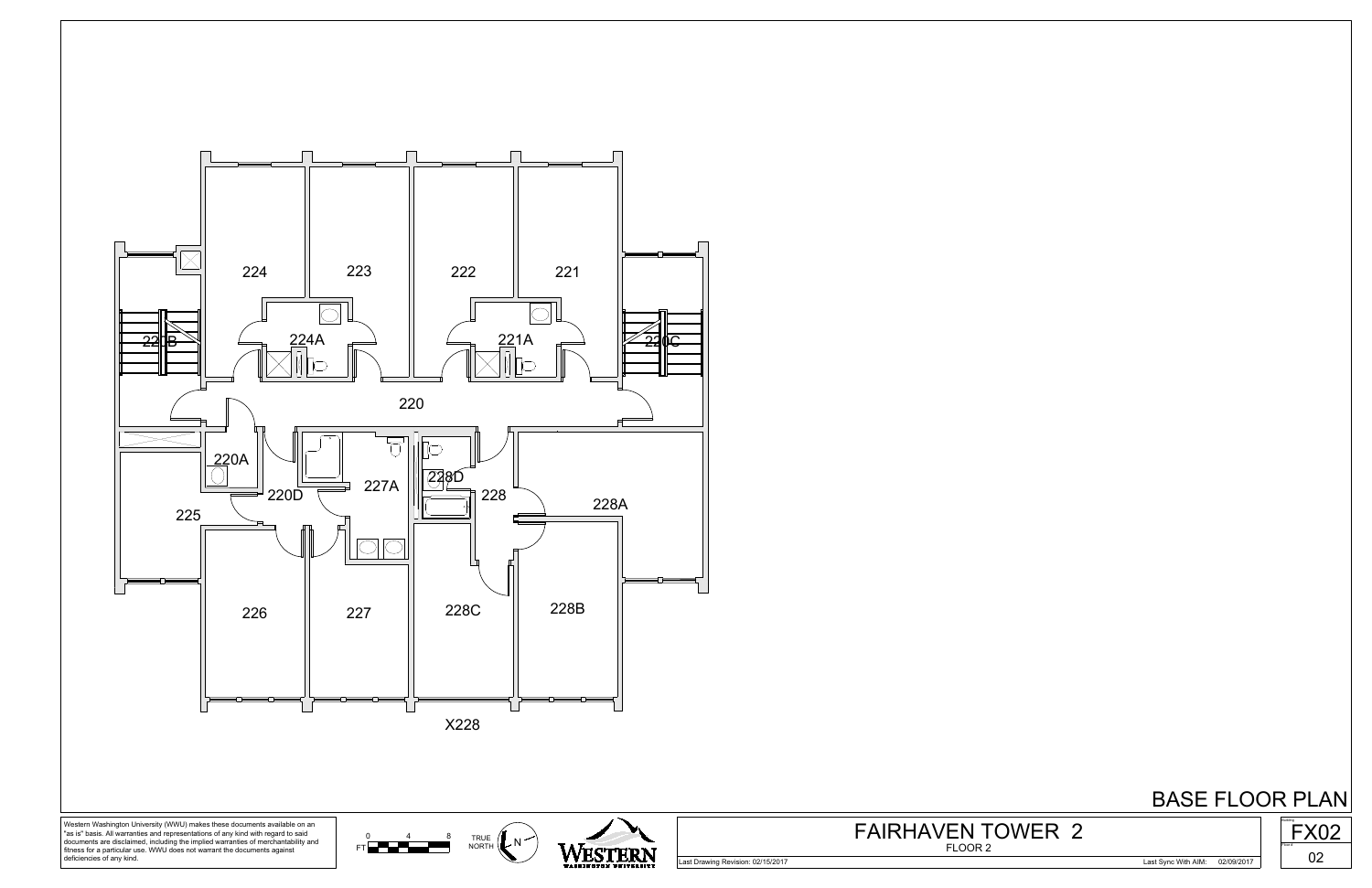

Last Drawing Revision: 02/15/2017 Last Sync With AIM: 02/09/2017



FLOOR 3 FAIRHAVEN TOWER 2